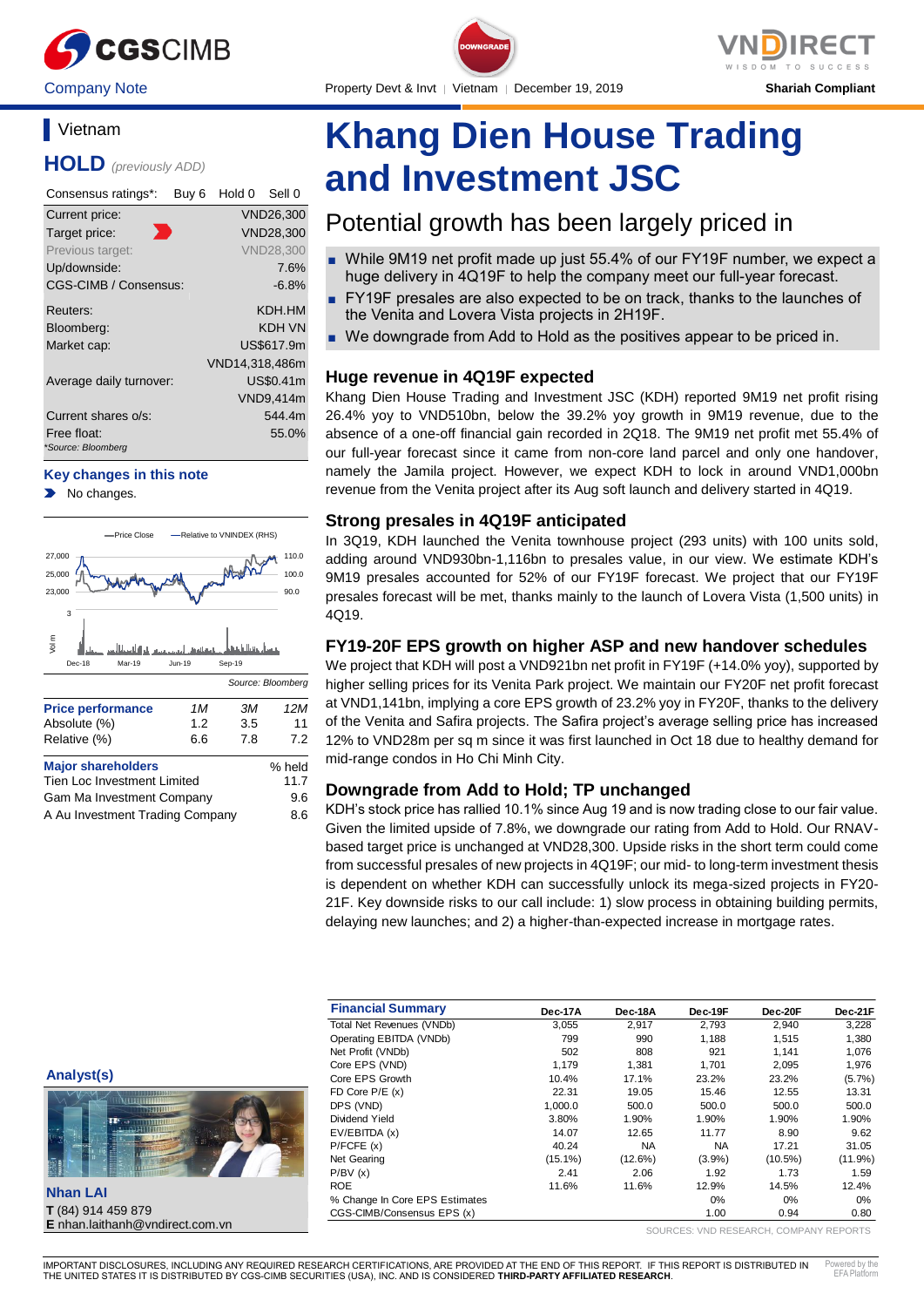



| Figure 1: Equity valuation (VND bn) |               |            |                                        |
|-------------------------------------|---------------|------------|----------------------------------------|
|                                     | Fair value as |            | <b>Discount</b>                        |
| <b>Project Name</b>                 | at 30 Jun 19  | Method     | to NPV Note                            |
| Tan Tao                             | 4,488         | <b>DCF</b> | 85%                                    |
| Safira                              | 1,585         | <b>DCF</b> | 10% Increase the ASP to VND28m ps m    |
| Corona                              | 1,008         | <b>DCF</b> | 50%                                    |
| Green Village                       | 3,276         | <b>DCF</b> | 50%                                    |
| Clarita                             | 697           | <b>DCF</b> | 50% Increase the ASP to VND12.3bn/unit |
| Venita Park                         | 1,506         | <b>DCF</b> | 20% Increase the ASP to VND9.7bn/unit  |
| Lovera Vista                        | 602           | <b>DCF</b> | 20%                                    |
| Amena                               | 411           | <b>BV</b>  |                                        |
| Jamila                              | 97            | <b>BV</b>  | Completed handover in 2H19             |
| Other                               | 720           | <b>BV</b>  |                                        |
| <b>Total inventory</b>              | 14,389        |            |                                        |
|                                     |               |            |                                        |
| Add:                                |               |            |                                        |
| Cash and cash equivalent            | 1,347         |            |                                        |
| Le Minh Xuan IP                     | 544           | <b>BV</b>  |                                        |
| Other assets                        | 2,744         |            |                                        |
| Less:                               |               |            |                                        |
| Net debt (exclude CB)               | 876           |            |                                        |
| Other liabilities                   | 2,695         |            |                                        |
| Minority interest                   | 39            |            |                                        |
| <b>RNAV</b>                         | 15,415        |            |                                        |
| Shares outstanding                  | 544,429,109   |            |                                        |
| Target price (VND/share)            | 28,300        |            |                                        |
|                                     |               |            | SOURCES: VND RESEARCH, COMPANY REPORTS |

**Figure 2: Peer comparisons**

|                               | Share          |                    |       |               | <b>Market</b>   |      | P/E(x) |       |       | P/B(x) |       |      | <b>ROE (%)</b> |       |               | <b>Dividend</b><br>yield (%) | <b>Net</b>     |
|-------------------------------|----------------|--------------------|-------|---------------|-----------------|------|--------|-------|-------|--------|-------|------|----------------|-------|---------------|------------------------------|----------------|
| <b>Company Name Ticker</b>    | price<br>(VND) | <b>TP</b><br>(VND) |       | Upside Recom. | Cap<br>(US\$mn) | TTM  | 2019F  | 2020F | Curr. | 2019F  | 2020F | TTM  | 2019F          | 2020F |               | 2019F 2020F                  | gearing<br>(%) |
| <b>VHM VN</b><br>Vinhomes Jsc | 83.900         | 104.300            | 24.3% | <b>ADD</b>    | 11.910          | 16.0 | 14.6   | 10.5  | 5.0   | 4.7    | 3.2   | 37.3 | 33.5           | 35.9  | 1.4           | 1.5                          | 56.9           |
| No Va Land Inves NVL VN       | 55,700         | <b>NR</b>          | N/A   | <b>NR</b>     | 2,281           | 17.0 | 18.2   | 17.2  | 3.0   | 2.3    | N/A   | 15.5 | 14.6           | 12.1  | N/A           | N/A                          | 75.7           |
| Phat Dat Real Es PDR VN       | 25,500         | <b>NR</b>          | N/A   | <b>NR</b>     | 361             | 12.0 | N/A    | N/A   | 2.0   | N/A    | N/A   | 20.1 | N/A            | N/A   | N/A           | N/A                          | $-5.4$         |
| Dat Xanh Group<br>DXG VN      | 13,950         | <b>NR</b>          | N/A   | <b>NR</b>     | 313             | 4.0  | 5.1    | 4.9   | 1.0   | 0.9    | 0.9   | 25.9 | 18.6           | 18.2  | 3.6           | 3.6                          | 21.4           |
| Nam Long InvestmNLG VN        | 26,500         | 39.600             | 49.4% | <b>ADD</b>    | 286             | 13.0 | 9.4    | 5.0   | 1.4   | 1.3    | 1.1   | 11.7 | 9.7            | 22.3  | 1.7           | 1.7                          | $-20.7$        |
| Van Phu - Invest VPI VN       | 41,200         | <b>NR</b>          | N/A   | <b>NR</b>     | 284             | 16.0 | N/A    | N/A   | 3.0   | N/A    | N/A   | 20.6 | N/A            | N/A   | N/A           | N/A                          | 85.7           |
| Hai Phat Investm HPX VN       | 26,300         | <b>NR</b>          | N/A   | <b>NR</b>     | 227             | 12.0 | N/A    | N/A   | 2.0   | N/A    | N/A   | 19.3 | N/A            | N/A   | N/A           | N/A                          | 69.0           |
| Average                       |                |                    |       |               |                 | 12.9 | 11.8   | 9.4   | 2.5   | 2.3    | 1.7   | 21.5 | 19.1           | 22.1  | $2.2^{\circ}$ | 2.3                          | 40.4           |
| Median                        |                |                    |       |               |                 | 13.0 | 12.0   | 7.8   | 2.0   | 1.8    | 1.1   | 20.1 | 16.6           | 20.3  | 1.7           | 1.7                          | 56.9           |
| Khang Dien House KDH VN       | 26.300         | 28.300             | 7.6%  | <b>HOLD</b>   | 618             | 15.0 | 14.1   | 11.5  | 2.0   | 1.8    | 1.6   | 13.5 | 12.9           | 14.5  | 1.9           | 1.9                          | $-12.6$        |

SOURCES: VND RESEARCH, BLOOMBERG, COMPANY REPORT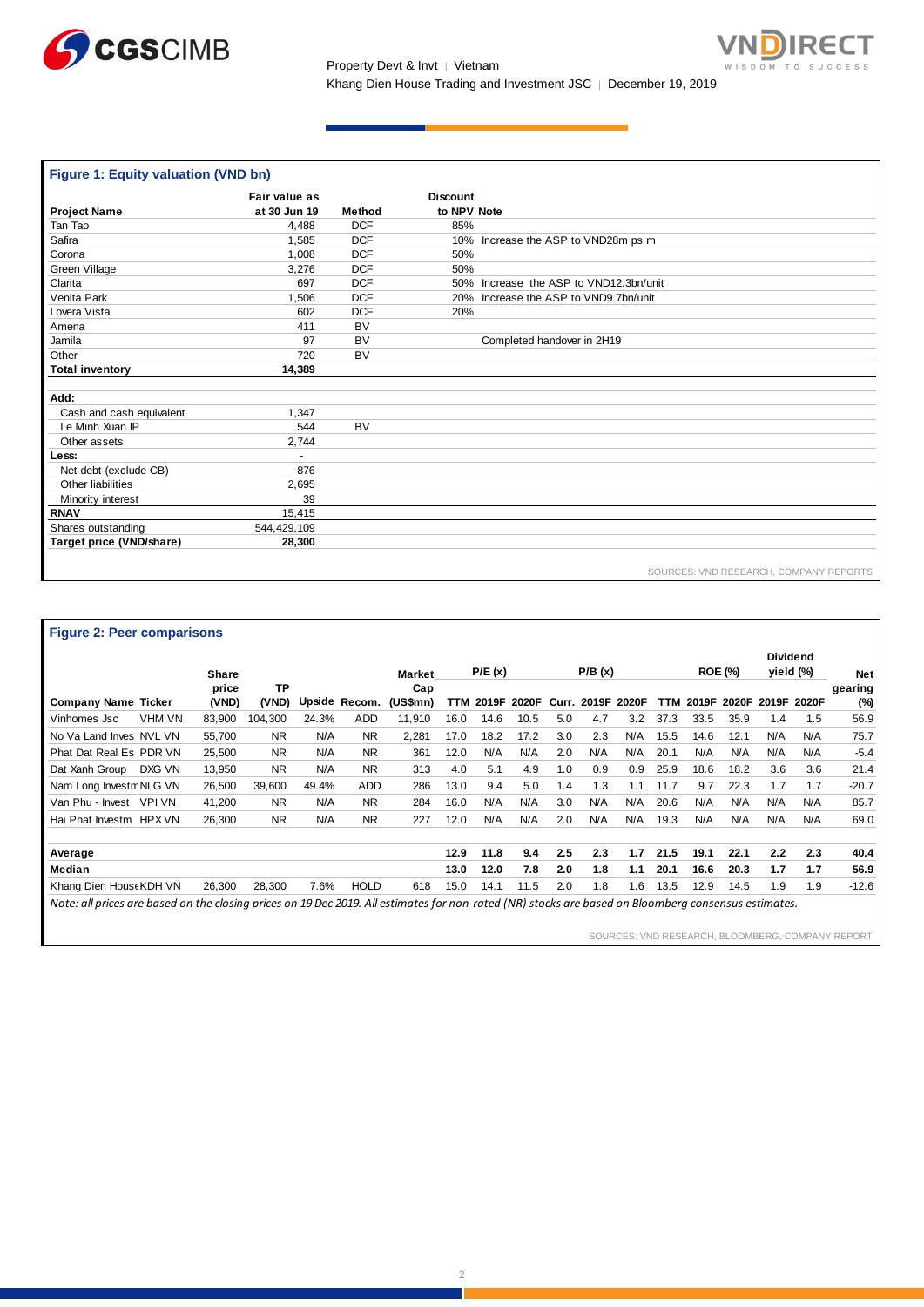



# **BY THE NUMBERS**



## **Profit & Loss**

| (VNDb)                                    | Dec-17A | Dec-18A | Dec-19F     | Dec-20F  | Dec-21F     |
|-------------------------------------------|---------|---------|-------------|----------|-------------|
| <b>Total Net Revenues</b>                 | 3,055   | 2,917   | 2,793       | 2,940    | 3,228       |
| <b>Gross Profit</b>                       | 1,036   | 1,239   | 1,473       | 1,780    | 1,659       |
| <b>Operating EBITDA</b>                   | 799     | 990     | 1,188       | 1,515    | 1,380       |
| Depreciation And Amortisation             | (7)     | (8)     | (11)        | (12)     | (12)        |
| <b>Operating EBIT</b>                     | 792     | 982     | 1,176       | 1,503    | 1,367       |
| Financial Income/(Expense)                | (53)    | 111     | 1           | (72)     | (18)        |
| Pretax Income/(Loss) from Assoc.          | 8       | 4       | $\Omega$    | $\Omega$ | $\Omega$    |
| Non-Operating Income/(Expense)            | (19)    | (21)    | (27)        | (5)      | (5)         |
| Profit Before Tax (pre-El)                | 729     | 1,076   | 1,151       | 1,426    | 1,345       |
| <b>Exceptional Items</b>                  |         |         |             |          |             |
| Pre-tax Profit                            | 729     | 1,076   | 1,151       | 1,426    | 1,345       |
| <b>Taxation</b>                           | (170)   | (266)   | (230)       | (285)    | (269)       |
| Exceptional Income - post-tax             |         |         |             |          |             |
| <b>Profit After Tax</b>                   | 559     | 810     | 921         | 1,141    | 1,076       |
| Minority Interests                        | (57)    | (2)     | $\Omega$    | $\Omega$ | 0           |
| Pref. & Special Div                       | 0       | 0       | $\mathbf 0$ | 0        | $\mathbf 0$ |
| FX Gain/(Loss) - post tax                 |         |         |             |          |             |
| Other Adjustments - post-tax              |         |         |             |          |             |
| <b>Net Profit</b>                         | 502     | 808     | 921         | 1,141    | 1,076       |
| <b>Recurring Net Profit</b>               | 502     | 701     | 921         | 1,141    | 1,076       |
| <b>Fully Diluted Recurring Net Profit</b> | 502     | 701     | 921         | 1,141    | 1,076       |

#### **Cash Flow**

| (VNDb)                             | Dec-17A        | Dec-18A  | Dec-19F  | Dec-20F  | Dec-21F  |
|------------------------------------|----------------|----------|----------|----------|----------|
| <b>EBITDA</b>                      | 799            | 990      | 1,188    | 1,515    | 1,380    |
| Cash Flow from Invt. & Assoc.      | (82)           | (200)    | (77)     | (42)     | (70)     |
| Change In Working Capital          | 204            | (1,236)  | (1, 134) | (191)    | (496)    |
| <b>Straight Line Adjustment</b>    | (70)           | 86       | (37)     | (89)     | (35)     |
| (Incr)/Decr in Total Provisions    | (0)            | (8)      | 0        | O        | 0        |
| Other Non-Cash (Income)/Expense    | 7              | 8        | 11       | 12       | 12       |
| <b>Other Operating Cashflow</b>    | (61)           | 97       | (45)     | (83)     | (57)     |
| Net Interest (Paid)/Received       | (156)          | (114)    | (38)     | (63)     | (32)     |
| Tax Paid                           | (113)          | (256)    | (230)    | (285)    | (269)    |
| <b>Cashflow From Operations</b>    | 597            | (719)    | (325)    | 863      | 468      |
| Capex                              | (61)           | (161)    | (51)     | (56)     | (61)     |
| Disposals Of FAs/subsidiaries      | $\overline{2}$ | 1        | 0        | $\Omega$ | $\Omega$ |
| Disposals of Investment Properties |                |          |          |          |          |
| Acq. Of Subsidiaries/investments   |                |          |          |          |          |
| Other Investing Cashflow           | (23)           | 680      | 77       | 42       | 70       |
| <b>Cash Flow From Investing</b>    | (82)           | 519      | 25       | (14)     | 8        |
| Debt Raised/(repaid)               | (237)          | (689)    | (18)     | (17)     | (15)     |
| Proceeds From Issue Of Shares      | 1,488          | 101      | 0        | $\Omega$ | 0        |
| Shares Repurchased                 | $\Omega$       | $\Omega$ | $\Omega$ | 0        | $\Omega$ |
| Dividends Paid                     | (234)          | (194)    | (272)    | (272)    | (272)    |
| <b>Preferred Dividends</b>         |                |          |          |          |          |
| <b>Other Financing Cashflow</b>    | $\Omega$       | 226      | $\Omega$ | $\Omega$ | $\Omega$ |
| <b>Cash Flow From Financing</b>    | 1,017          | (556)    | (291)    | (289)    | (287)    |

SOURCES: VND RESEARCH, COMPANY REPORTS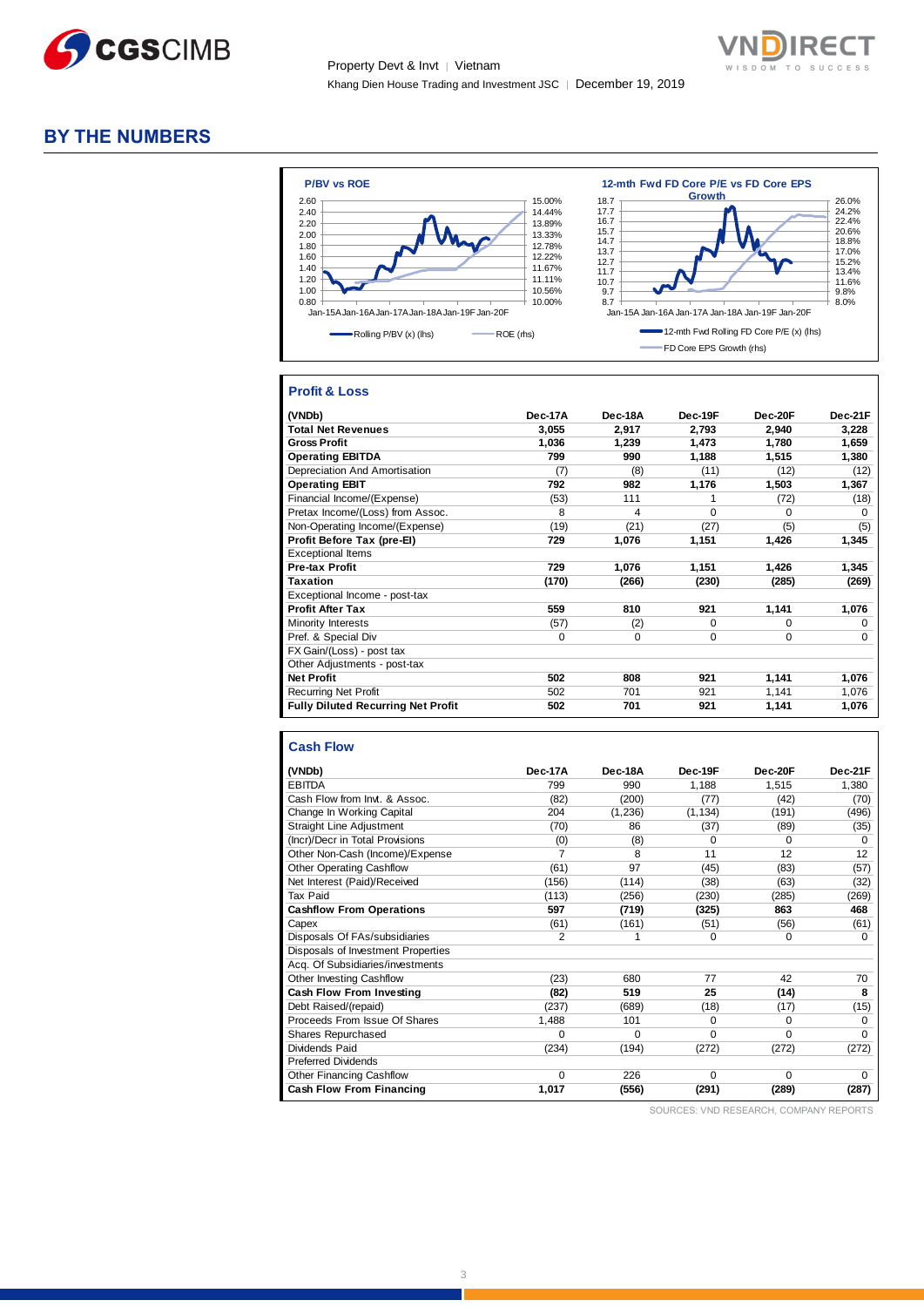

Property Devt & Invt | Vietnam Khang Dien House Trading and Investment JSC │ December 19, 2019



# **BY THE NUMBERS… cont'd**

| (VNDb)                                     | Dec-17A  | Dec-18A  | Dec-19F  | Dec-20F | Dec-21F  |
|--------------------------------------------|----------|----------|----------|---------|----------|
| <b>Total Cash And Equivalents</b>          | 2.592    | 1.836    | 1.246    | 1.805   | 1.994    |
| Properties Under Development               |          |          |          |         |          |
| <b>Total Debtors</b>                       | 1.548    | 1.760    | 1.576    | 1.551   | 1.803    |
| Inventories                                | 4.858    | 5.817    | 7,994    | 8.524   | 8.577    |
| <b>Total Other Current Assets</b>          | 114      | 157      | 164      | 173     | 181      |
| <b>Total Current Assets</b>                | 9,110    | 9,570    | 10,980   | 12,053  | 12,556   |
| <b>Fixed Assets</b>                        | 342      | 500      | 542      | 588     | 639      |
| <b>Total Investments</b>                   | 104      | 19       | 18       | 16      | 14       |
| Intangible Assets                          | 9        | 4        | 4        | 4       | 4        |
| <b>Total Other Non-Current Assets</b>      | 152      | 134      | 137      | 138     | 137      |
| <b>Total Non-current Assets</b>            | 606      | 658      | 701      | 746     | 794      |
| Short-term Debt                            | 186      | 632      | 663      | 697     | 731      |
| Current Portion of Long-Term Debt          |          |          |          |         |          |
| <b>Total Creditors</b>                     | 54       | 284      | 224      | 197     | 266      |
| <b>Other Current Liabilities</b>           | 1.577    | 1,859    | 2,792    | 3.138   | 2,877    |
| <b>Total Current Liabilities</b>           | 1.817    | 2.775    | 3.679    | 4.031   | 3.875    |
| Total Long-term Debt                       | 1.471    | 337      | 287      | 237     | 187      |
| Hybrid Debt - Debt Component               |          |          |          |         |          |
| <b>Total Other Non-Current Liabilities</b> | 237      | 217      | 213      | 217     | 226      |
| <b>Total Non-current Liabilities</b>       | 1,708    | 553      | 500      | 454     | 412      |
| <b>Total Provisions</b>                    | $\Omega$ | $\Omega$ | $\Omega$ | 0       | $\Omega$ |
| <b>Total Liabilities</b>                   | 3.526    | 3.328    | 4.179    | 4.485   | 4.287    |
| <b>Shareholders' Equity</b>                | 5.214    | 6.864    | 7,467    | 8.278   | 9,028    |
| Minority Interests                         | 977      | 35       | 35       | 35      | 35       |
| <b>Total Equity</b>                        | 6,191    | 6,899    | 7,502    | 8,314   | 9,063    |

# **Key Ratios**

|                                  | Dec-17A | Dec-18A   | Dec-19F   | Dec-20F | Dec-21F   |
|----------------------------------|---------|-----------|-----------|---------|-----------|
| Revenue Growth                   | (22.3%) | $(4.5\%)$ | $(4.2\%)$ | 5.3%    | 9.8%      |
| Operating EBITDA Growth          | 14.3%   | 23.8%     | 20.0%     | 27.5%   | $(8.9\%)$ |
| Operating EBITDA Margin          | 26.2%   | 33.9%     | 42.5%     | 51.5%   | 42.7%     |
| Net Cash Per Share (VND)         | 1.958   | 1.612     | 544       | 1.602   | 1.977     |
| BVPS (VND)                       | 10.930  | 12.753    | 13.715    | 15.206  | 16.582    |
| <b>Gross Interest Cover</b>      | 80.64   | 30.96     | 31.04     | 23.77   | 42.38     |
| <b>Effective Tax Rate</b>        | 23.3%   | 24.7%     | 20.0%     | 20.0%   | 20.0%     |
| Net Dividend Payout Ratio        | 66.9%   | 25.6%     | 29.6%     | 23.9%   | 25.3%     |
| <b>Accounts Receivables Days</b> | 66.8    | 76.4      | 105.9     | 101.3   | 99.0      |
| <b>Inventory Days</b>            | 856     | 1.161     | 1.909     | 2.604   | 1,989     |
| <b>Accounts Payables Days</b>    | 12.14   | 36.84     | 70.27     | 66.34   | 53.84     |
| <b>ROIC</b> (%)                  | 14.9%   | 18.6%     | 18.9%     | 20.3%   | 17.9%     |
| ROCE(%)                          | 12.2%   | 15.0%     | 15.4%     | 17.5%   | 14.9%     |
| Return On Average Assets         | 6.93%   | 7.00%     | 8.40%     | 9.91%   | 8.36%     |

# **Key Drivers**

|                                      | Dec-17A | Dec-18A | Dec-19F | Dec-20F | Dec-21F |
|--------------------------------------|---------|---------|---------|---------|---------|
| Unbooked Presales (m) (VND)          | N/A     | 2.636.4 | 5.082.5 | 5.841.5 | 4,947.8 |
| Unbooked Presales (area: m sm)       | N/A     | N/A     | N/A     | N/A     | N/A     |
| Unbooked Presales (units)            | N/A     | N/A     | N/A     | N/A     | N/A     |
| Unsold attrib. landbank (area: m sm) | N/A     | N/A     | N/A     | N/A     | N/A     |
| Gross Margins (%)                    | 33.9%   | 42.5%   | 52.7%   | 60.5%   | 51.4%   |
| Contracted Sales ASP (per Sm) (VND)  | N/A     | N/A     | N/A     | N/A     | N/A     |
| Residential EBIT Margin (%)          | 25.9%   | 33.7%   | 42.1%   | 51.1%   | 42.4%   |
| Investment rev / total rev (%)       | 8.6%    | 1.9%    | 2.4%    | 2.7%    | 3.0%    |
| Residential rev / total rev (%)      | 91.4%   | 98.1%   | 97.6%   | 97.3%   | 97.0%   |
| Invt. properties rental margin (%)   | N/A     | N/A     | N/A     | N/A     | N/A     |
| SG&A / Sales Ratio (%)               | 3.6%    | 3.4%    | 4.8%    | 3.7%    | 3.6%    |

SOURCES: VND RESEARCH, COMPANY REPORTS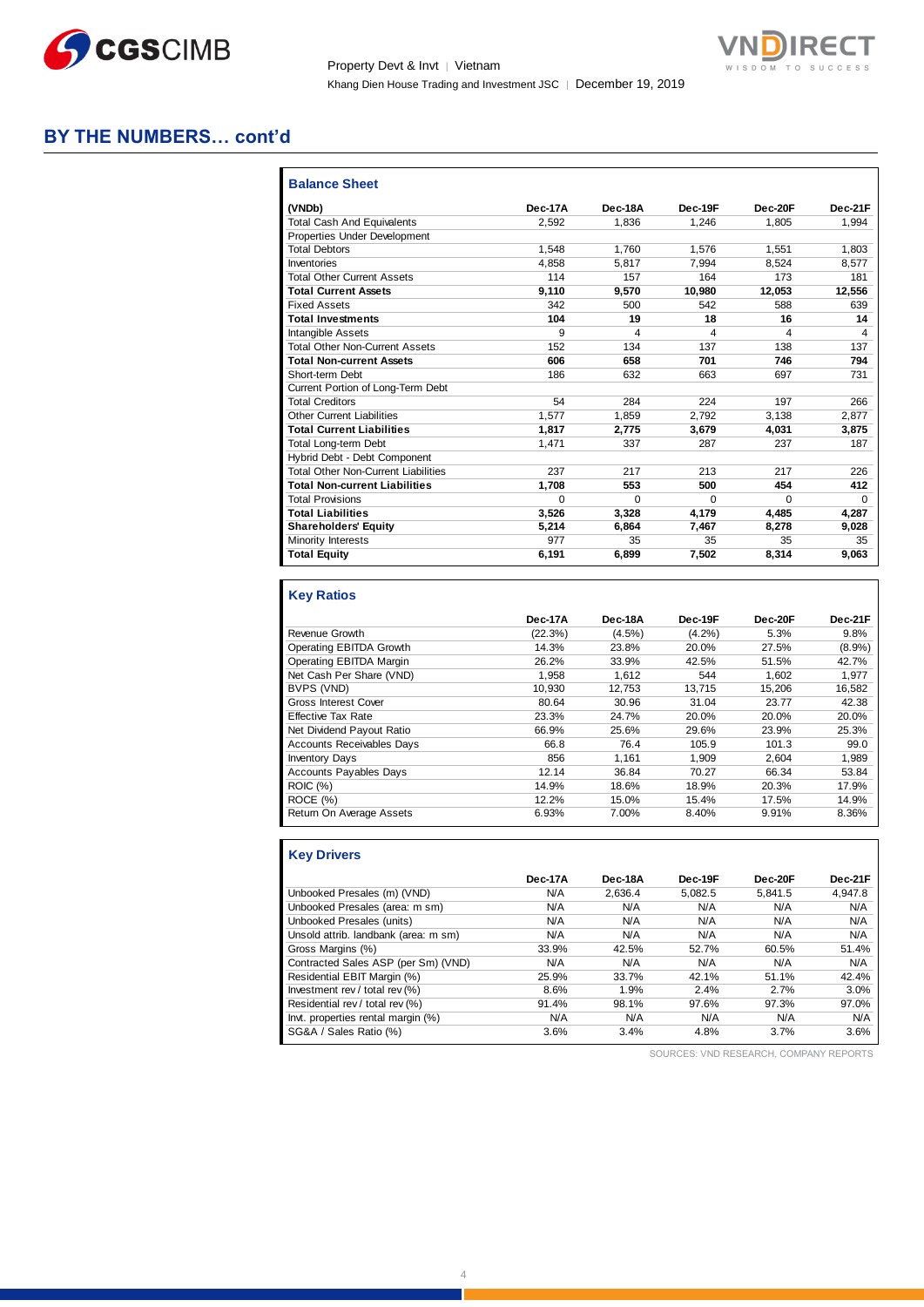

#### **DISCLAIMER**

The content of this report (including the views and opinions expressed therein, and the information comprised therein) has been prepared by and belongs to VNDIRECT Securities Corporation, and is distributed by CGS-CIMB pursuant to an arrangement between VNDIRECT Securities Corporation and CGS-CIMB. VNDIRECT Securities Corporation is not an affiliate of CGS-CIMB.

This report is not directed to, or intended for distribution to or use by, any person or entity who is a citizen or resident of or located in any locality, state, country or other jurisdiction where such distribution, publication, availability or use would be contrary to law or regulation.

By accepting this report, the recipient hereof represents and warrants that he is entitled to receive such report in accordance with the restrictions set forth below and agrees to be bound by the limitations contained herein (including the "Restrictions on Distributions" set out below). Any failure to comply with these limitations may constitute a violation of law. This publication is being supplied to you strictly on the basis that it will remain confidential. No part of this report may be (i) copied, photocopied, duplicated, stored or reproduced in any form by any means or (ii) redistributed or passed on, directly or indirectly, to any other person in whole or in part, for any purpose without the prior written consent of CGS-CIMB.

The information contained in this research report is prepared from data believed to be correct and reliable at the time of issue of this report.

VNDIRECT Securities Corporation may or may not issue regular reports on the subject matter of this report at any frequency and may cease to do so or change the periodicity of reports at any time. Neither VNDIRECT Securities Corporation nor CGS-CIMB is under any obligation to update this report in the event of a material change to the information contained in this report. Neither VNDIRECT Securities Corporation nor CGS-CIMB has any and will accept any, obligation to (i) check or ensure that the contents of this report remain current, reliable or relevant, (ii) ensure that the content of this report constitutes all the information a prospective investor may require, (iii) ensure the adequacy, accuracy, completeness, reliability or fairness of any views, opinions and information, and accordingly, VNDIRECT Securities Corporation, CGS-CIMB and their respective affiliates and related persons including China Galaxy International Financial Holdings Limited ("CGIFHL") and CIMB Group Sdn. Bhd. ("CIMBG") and their respective related corporations (and their respective directors, associates, connected persons and/or employees) shall not be liable in any manner whatsoever for any consequences (including but not limited to any direct, indirect or consequential losses, loss of profits and damages) of any reliance thereon or usage thereof. In particular, VNDIRECT Securities Corporation and CGS-CIMB disclaim all responsibility and liability for the views and opinions set out in this report.

Unless otherwise specified, this report is based upon reasonable sources. Such sources will, unless otherwise specified, for market data, be market data and prices available from the main stock exchange or market where the relevant security is listed, or, where appropriate, any other market. Information on the accounts and business of company(ies) will generally be based on published statements of the company(ies), information disseminated by regulatory information services, other publicly available information and information resulting from our research. Whilst every effort is made to ensure that statements of facts made in this report are accurate, all estimates, projections, forecasts, expressions of opinion and other subjective judgments contained in this report are based on assumptions considered to be reasonable as of the date of the document in which they are contained and must not be construed as a representation that the matters referred to therein will occur. Past performance is not a reliable indicator of future performance. The value of investments may go down as well as up and those investing may, depending on the investments in question, lose more than the initial investment. No report shall constitute an offer or an invitation by or on behalf of CGS-CIMB or VNDIRECT Securities Corporation, or their respective affiliates (including CGIFHL, CIMBG and their respective related corporations) to any person to buy or sell any investments.

CGS-CIMB and/or VNDIRECT Securities Corporation and/or their respective affiliates and related corporations (including CGIFHL, CIMBG and their respective related corporations), their respective directors, associates, connected parties and/or employees may own or have positions in securities of the company(ies) covered in this research report or any securities related thereto and may from time to time add to or dispose of, or may be materially interested in, any such securities. Further, CGS-CIMB and/or VNDIRECT Securities Corporation, and/or their respective affiliates and their respective related corporations (including CGIFHL, CIMBG and their respective related corporations) do and seek to do business with the company(ies) covered in this research report and may from time to time act as market maker or have assumed an underwriting commitment in securities of such company(ies), may sell them to or buy them from customers on a principal basis and may also perform or seek to perform significant investment banking, advisory, underwriting or placement services for or relating to such company(ies) as well as solicit such investment, advisory or other services from any entity mentioned in this report.

CGS-CIMBand/or VNDIRECT Securities Corporation and/or their respective affiliates (including CGIFHL, CIMBG and their respective related corporations) may enter into an agreement with the company(ies) covered in this report relating to the production of research reports. CGS-CIMB and/or VNDIRECT Securities Corporation may disclose the contents of this report to the company(ies) covered by it and may have amended the contents of this report following such disclosure.

The analyst responsible for the production of this report hereby certifies that the views expressed herein accurately and exclusively reflect his or her personal views and opinions about any and all of the issuers or securities analysed in this report and were prepared independently and autonomously. No part of the compensation of the analyst(s) was, is, or will be directly or indirectly related to the inclusion of specific recommendations(s) or view(s) in this report. The analyst(s) who prepared this research report is prohibited from receiving any compensation, incentive or bonus based on specific investment banking transactions or for providing a specific recommendation for, or view of, a particular company. Information barriers and other arrangements may be established where necessary to prevent conflicts of interests arising. However, the analyst(s) may receive compensation that is based on his/their coverage of company(ies) in the performance of his/their duties or the performance of his/their recommendations and the research personnel involved in the preparation of this report may also participate in the solicitation of the businesses as described above. In reviewing this research report, an investor should be aware that any or all of the foregoing, among other things, may give rise to real or potential conflicts of interest. Additional information is, subject to the duties of confidentiality, available on request.

The term "VNDIRECT Securities Corporation" shall, unless the context otherwise requires, mean VNDIRECT Securities Corporation and its affiliates, subsidiaries and related companies. The term "CGS-CIMB" shall denote, where appropriate, the relevant entity distributing or disseminating the report in the particular jurisdiction referenced below, or, in every other case except as otherwise stated herein, CGS-CIMB Securities International Pte. Ltd. and its affiliates, subsidiaries and related corporations.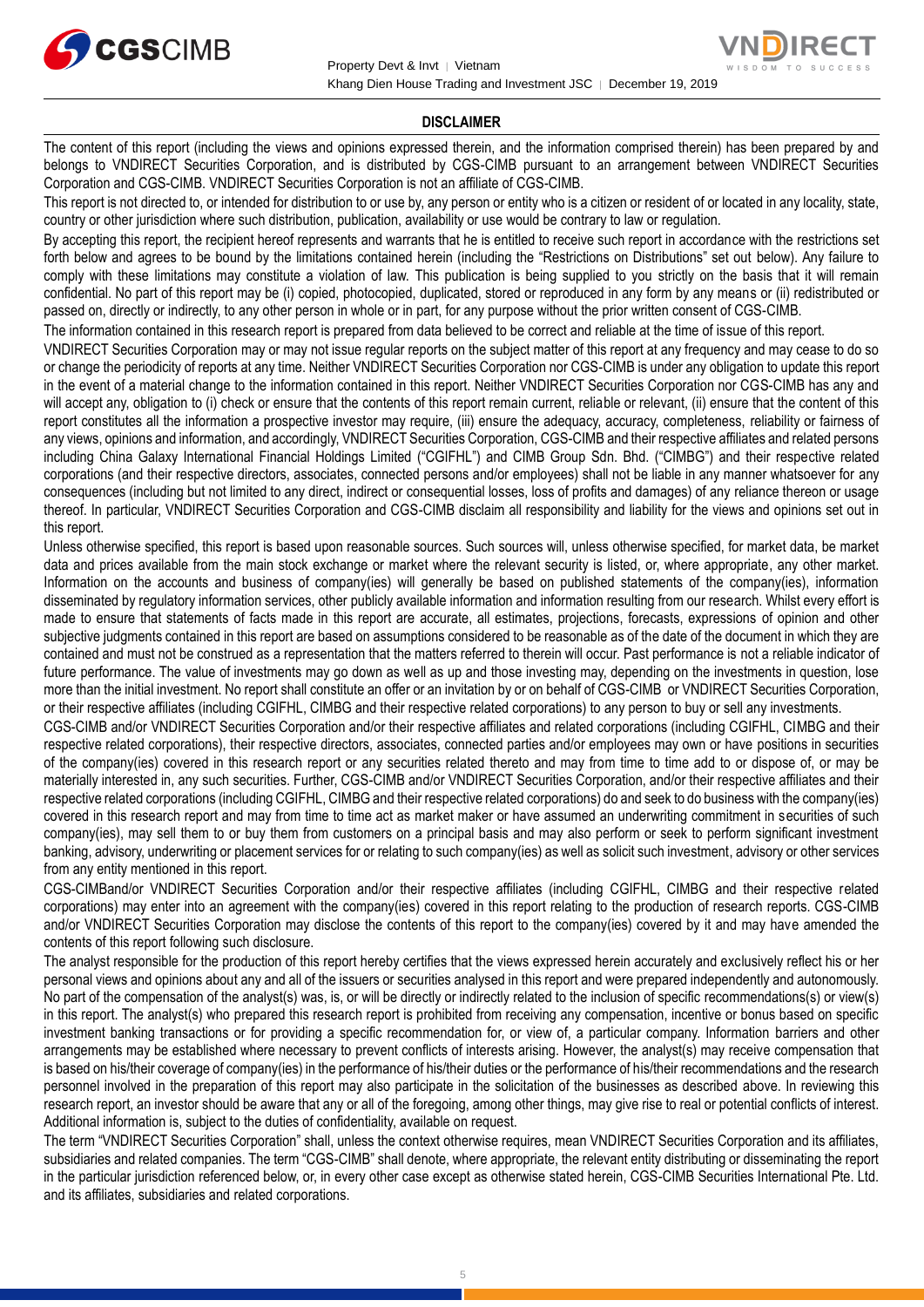



| <b>CGS-CIMB</b> |                                                                                   |                                                                 |
|-----------------|-----------------------------------------------------------------------------------|-----------------------------------------------------------------|
| Country         | <b>CGS-CIMB Entity</b>                                                            | <b>Regulated by</b>                                             |
| Hong Kong       | CGS-CIMB Securities (Hong Kong) Limited                                           | Securities and Futures Commission Hong Kong                     |
| India           | CGS-CIMB Securities (India) Private Limited                                       | Securities and Exchange Board of India (SEBI)                   |
| Indonesia       | PT CGS-CIMB Sekuritas Indonesia                                                   | Financial Services Authority of Indonesia                       |
| Malaysia        | CGS-CIMB Securities Sdn. Bhd. (formerly known<br>as Jupiter Securities Sdn. Bhd.) | Securities Commission Malaysia                                  |
| Singapore       | CGS-CIMB Research Pte. Ltd.                                                       | Monetary Authority of Singapore                                 |
| South Korea     | CGS-CIMB Securities (Hong Kong) Limited,<br>Korea Branch                          | Financial Services Commission and Financial Supervisory Service |
| Thailand        | CGS-CIMB Securities (Thailand) Co. Ltd.                                           | Securities and Exchange Commission Thailand                     |

(i) As of November 30, 2019 VNDIRECT Securities Corporation has a proprietary position in the securities (which may include but not limited to shares, warrants, call warrants and/or any other derivatives) in the following company or companies covered or recommended in this report:  $(a)$  -

(ii) As of December 19, 2019, the analyst(s) who prepared this report, and the associate(s), has / have an interest in the securities (which may include but not limited to shares, warrants, call warrants and/or any other derivatives) in the following company or companies covered or recommended in this report:

(a) -

This report does not purport to contain all the information that a prospective investor may require. CGS-CIMB, VNDIRECT Securities Corporation and their respective affiliates (including CGIFHL, CIMBG and their related corporations) do not make any guarantee, representation or warranty, express or implied, as to the adequacy, accuracy, completeness, reliability or fairness of any such information and opinion contained in this report. None of CGS-CIMB, VNDIRECT Securities Corporation and their respective affiliates and related persons (including CGIFHL, CIMBG and their related corporations) shall be liable in any manner whatsoever for any consequences (including but not limited to any direct, indirect or consequential losses, loss of profits and damages) of any reliance thereon or usage thereof.

This report is general in nature and has been prepared for information purposes only. It is intended for circulation amongst CGS-CIMB's and its affiliates' (including CGIFHL's, CIMBG's and their respective related corporations') clients generally and does not have regard to the specific investment objectives, financial situation and the particular needs of any specific person who may receive this report. The information and opinions in this report are not and should not be construed or considered as an offer, recommendation or solicitation to buy or sell the subject securities, related investments or other financial instruments or any derivative instrument, or any rights pertaining thereto.

Investors are advised to make their own independent evaluation of the information contained in this research report, consider their own individual investment objectives, financial situation and particular needs and consult their own professional and financial advisers as to the legal, business, financial, tax and other aspects before participating in any transaction in respect of the securities of company(ies) covered in this research report. The securities of such company(ies) may not be eligible for sale in all jurisdictions or to all categories of investors.

#### Restrictions on Distributions

**Australia:** Despite anything in this report to the contrary, this research is issued by VNDIRECT Securities Corporation and provided in Australia by CGS-CIMB Securities (Singapore) Pte. Ltd. and CGS-CIMB Securities (Hong Kong) Limited. This research is only available in Australia to persons who are "wholesale clients" (within the meaning of the Corporations Act 2001 (Cth) and is supplied solely for the use of such wholesale clients and shall not be distributed or passed on to any other person. You represent and warrant that if you are in Australia, you are a "wholesale client". This research is of a general nature only and has been prepared without taking into account the objectives, financial situation or needs of the individual recipient. CGS-CIMB Securities (Singapore) Pte. Ltd. and CGS-CIMB Securities (Hong Kong) Limited do not hold, and are not required to hold an Australian financial services license. CGS-CIMB Securities (Singapore) Pte. Ltd. and CGS-CIMB Securities (Hong Kong) Limited rely on "passporting" exemptions for entities appropriately licensed by the Monetary Authority of Singapore (under ASIC Class Order 03/1102) and the Securities and Futures Commission in Hong Kong (under ASIC Class Order 03/1103).

**Canada:** This research report has not been prepared in accordance with the disclosure requirements of Dealer Member Rule 3400 – Research Restrictions and Disclosure Requirements of the Investment Industry Regulatory Organization of Canada. For any research report distributed by CIBC, further disclosures related to CIBC conflicts of interest can be found at https://researchcentral.cibcwm.com.

**China:** For the purpose of this report, the People's Republic of China ("PRC") does not include the Hong Kong Special Administrative Region, the Macau Special Administrative Region or Taiwan. The distributor of this report has not been approved or licensed by the China Securities Regulatory Commission or any other relevant regulatory authority or governmental agency in the PRC. This report contains only marketing information. The distribution of this report is not an offer to buy or sell to any person within or outside PRC or a solicitation to any person within or outside of PRC to buy or sell any instruments described herein. This report is being issued outside the PRC to a limited number of institutional investors and may not be provided to any person other than the original recipient and may not be reproduced or used for any other purpose.

**France:** Only qualified investors within the meaning of French law shall have access to this report. This report shall not be considered as an offer to subscribe to, or used in connection with, any offer for subscription or sale or marketing or direct or indirect distribution of financial instruments and it is not intended as a solicitation for the purchase of any financial instrument.

**Germany:** This report is only directed at persons who are professional investors as defined in sec 31a(2) of the German Securities Trading Act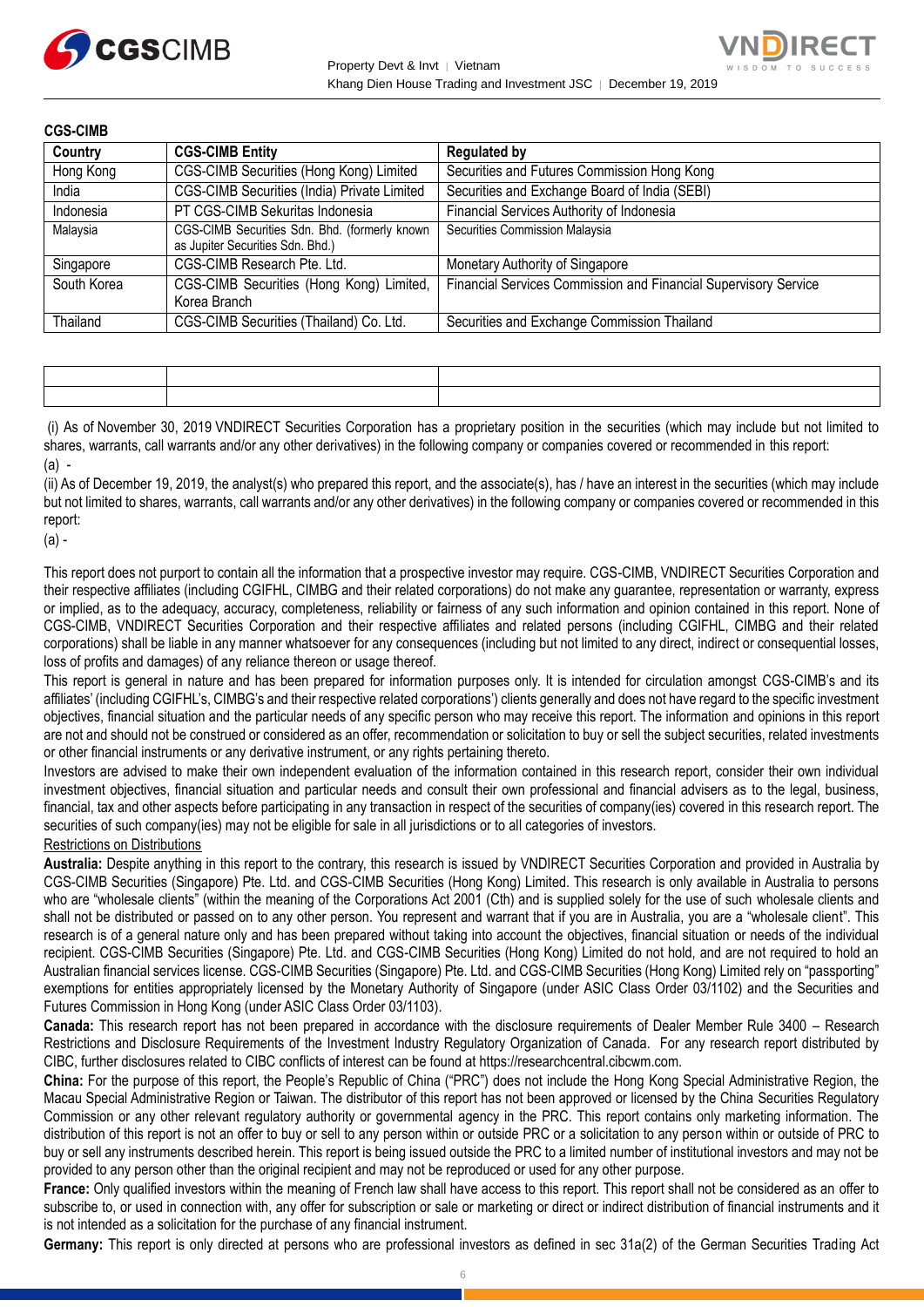



of the publication of the information. The current prices/yields in this issue are based upon closing prices from Bloomberg as of the day preceding publication. Please note that neither the German Federal Financial Supervisory Agency (BaFin), nor any other supervisory authority exercises any control over the content of this report.

**Hong Kong:** This report is issued by VNDIRECT Securities Corporation and distributed in Hong Kong by CGS-CIMB Securities (Hong Kong) Limited ("CHK") which is licensed in Hong Kong by the Securities and Futures Commission for Type 1 (dealing in securities), Type 4 (advising on securities) and Type 6 (advising on corporate finance) activities. Any investors wishing to purchase or otherwise deal in the securities covered in this report should contact the Head of Sales at CGS-CIMB Securities (Hong Kong) Limited. The views and opinions in this research report are of VNDIRECT Securities Corporation as of the date hereof and are subject to change. If the Financial Services and Markets Act of the United Kingdom or the rules of the Financial Conduct Authority apply to a recipient, our obligations owed to such recipient therein are unaffected. CHK has no obligation to update the opinion or the information in this research report.

CHK does not make a market on other securities mentioned in the report.

#### **India:**

This report is issued by VNDIRECT Securities Corporation and distributed in India by CGS-CIMB Securities (India) Private Limited ("CGS-CIMB India"). CGS-CIMB India is a subsidiary of CGS-CIMB Securities International Pte. Ltd. which in turn is a 50:50 joint venture company of CGIFHL and CIMBG. The details of the members of the group of companies of CGS-CIMB can be found at www.cgs-cimb.com, CGIFHL at www.chinastock.com.hk/en/ACG/ContactUs/index.aspx and CIMBG at www.cimb.com/en/who-we-are.html. CGS-CIMB India is registered with the National Stock Exchange of India Limited and BSE Limited as a trading and clearing member (Merchant Banking Number: INM000012037) under the Securities and Exchange Board of India (Stock Brokers and Sub-Brokers) Regulations, 1992. In accordance with the provisions of Regulation 4(g) of the Securities and Exchange Board of India (Investment Advisers) Regulations, 2013, CGS-CIMB India is not required to seek registration with the Securities and Exchange Board of India ("SEBI") as an Investment Adviser. CGS-CIMB India is registered with SEBI (SEBI Registration Number: INZ000157134) as a Research Analyst (INH000000669) pursuant to the SEBI (Research Analysts) Regulations, 2014 ("Regulations").

This report does not take into account the particular investment objectives, financial situations, or needs of the recipients. It is not intended for and does not deal with prohibitions on investment due to law/jurisdiction issues etc. which may exist for certain persons/entities. Recipients should rely on their own investigations and take their own professional advice before investment.

The report is not a "prospectus" as defined under Indian Law, including the Companies Act, 2013, and is not, and shall not be, approved by, or filed or registered with, any Indian regulator, including any Registrar of Companies in India, SEBI, any Indian stock exchange, or the Reserve Bank of India. No offer, or invitation to offer, or solicitation of subscription with respect to any such securities listed or proposed to be listed in India is being made, or intended to be made, to the public, or to any member or section of the public in India, through or pursuant to this report.

The research analysts, strategists or economists principally responsible for the preparation of this research report are segregated from the other activities of CGS-CIMB India and they have received compensation based upon various factors, including quality, accuracy and value of research, firm profitability or revenues, client feedback and competitive factors. Research analysts', strategists' or economists' compensation is not linked to investment banking or capital markets transactions performed or proposed to be performed by CGS-CIMB India or its affiliates.

CGS-CIMB India does not have actual / beneficial ownership of 1% or more securities of the subject company in this research report, at the end of the month immediately preceding the date of publication of this research report. However, since affiliates of CGS-CIMB India are engaged in the financial services business, they might have in their normal course of business financial interests or actual / beneficial ownership of one per cent or more in various companies including the subject company in this research report.

CGS-CIMB India or its associates, may: (a) from time to time, have long or short position in, and buy or sell the securities of the subject company in this research report; or (b) be engaged in any other transaction involving such securities and earn brokerage or other compensation or act as a market maker in the financial instruments of the subject company in this research report or act as an advisor or lender/borrower to such company or may have any other potential conflict of interests with respect to any recommendation and other related information and opinions.

CGS-CIMB India, its associates and the analyst engaged in preparation of this research report have not received any compensation for investment banking, merchant banking or brokerage services from the subject company mentioned in the research report in the past 12 months.

CGS-CIMB India, its associates and the analyst engaged in preparation of this research report have not managed or co-managed public offering of securities for the subject company mentioned in the research report in the past 12 months. The analyst from CGS-CIMB India engaged in preparation of this research report or his/her relative (a) do not have any financial interests in the subject company mentioned in this research report; (b) do not own 1% or more of the equity securities of the subject company mentioned in the research report as of the last day of the month preceding the publication of the research report; (c) do not have any material conflict of interest at the time of publication of the research report.

**Indonesia:** This report is issued by VNDIRECT Securities Corporation and distributed by PT CGS-CIMB Sekuritas Indonesia ("CGS-CIMB Indonesia"). The views and opinions in this research report are not our own but of VNDIRECT Securities Corporation as of the date hereof and are subject to change. CGS-CIMB Indonesia has no obligation to update the opinion or the information in this research report. This report is for private circulation only to clients of CGS-CIMB Indonesia. Neither this report nor any copy hereof may be distributed in Indonesia or to any Indonesian citizens wherever they are domiciled or to Indonesian residents except in compliance with applicable Indonesian capital market laws and regulations.

This research report is not an offer of securities in Indonesia. The securities referred to in this research report have not been registered with the Financial Services Authority (Otoritas Jasa Keuangan) pursuant to relevant capital market laws and regulations, and may not be offered or sold within the territory of the Republic of Indonesia or to Indonesian citizens through a public offering or in circumstances which constitute an offer within the meaning of the Indonesian capital market law and regulations.

**Ireland:** CGS-CIMB is not an investment firm authorised in the Republic of Ireland and no part of this document should be construed as CGS-CIMB acting as, or otherwise claiming or representing to be, an investment firm authorised in the Republic of Ireland.

**Malaysia:** This report is issued by VNDIRECT Securities Corporation and distributed in Malaysia by CGS-CIMB Securities Sdn. Bhd. (formerly known as Jupiter Securities Sdn. Bhd.) ("CGS-CIMB Malaysia") solely for the benefit of and for the exclusive use of our clients. Recipients of this report are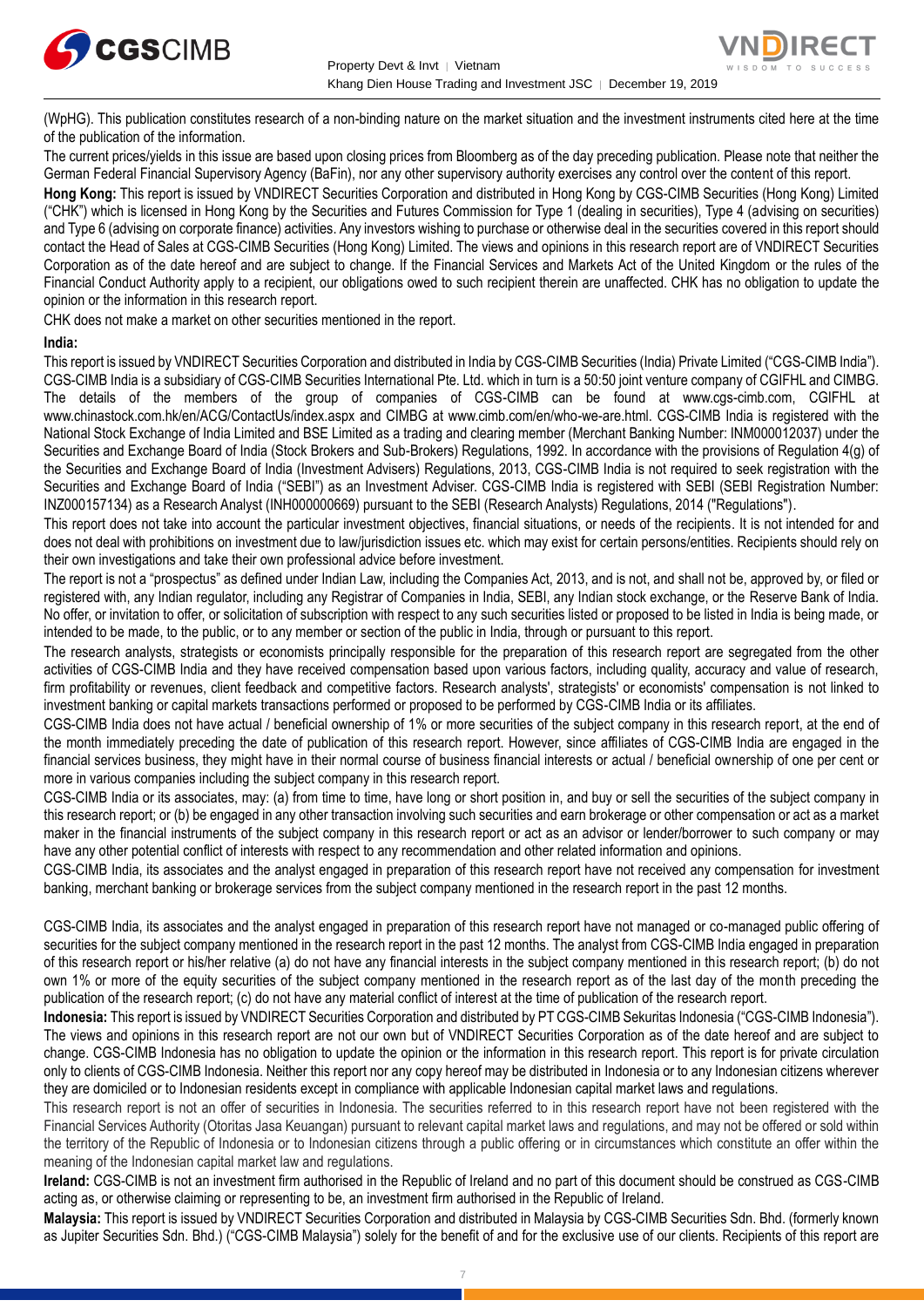



to contact CGS-CIMB Malaysia, at 29th Floor Menara CIMB No. 1 Jalan Stesen Sentral 2, Kuala Lumpur Sentral 50470 Kuala Lumpur, Malaysia, in respect of any matters arising from or in connection with this report. CGS-CIMB Malaysia has no obligation to update, revise or reaffirm the opinion or the information in this research report after the date of this report.

**New Zealand:** In New Zealand, this report is for distribution only to persons who are wholesale clients pursuant to section 5C of the Financial Advisers Act 2008.

**Singapore:** This report is issued by VNDIRECT Securities Corporation and distributed by CGS-CIMB Research Pte Ltd ("CGS-CIMBR"). CGS-CIMBR is a financial adviser licensed under the Financial Advisers Act, Cap 110 ("FAA") for advising on investment products, by issuing or promulgating research analyses or research reports, whether in electronic, print or other form. Accordingly CGS-CIMBR is a subject to the applicable rules under the FAA unless it is able to avail itself to any prescribed exemptions.

Recipients of this report are to contact CGS-CIMB Research Pte Ltd, 50 Raffles Place, #16-02 Singapore Land Tower, Singapore in respect of any matters arising from, or in connection with this report. CGS-CIMBR has no obligation to update the opinion or the information in this research report. This publication is strictly confidential and is for private circulation only. If you have not been sent this report by CGS-CIMBR directly, you may not rely, use or disclose to anyone else this report or its contents.

If the recipient of this research report is not an accredited investor, expert investor or institutional investor, CGS-CIMBR accepts legal responsibility for the contents of the report without any disclaimer limiting or otherwise curtailing such legal responsibility. If the recipient is an accredited investor, expert investor or institutional investor, the recipient is deemed to acknowledge that CGS-CIMBR is exempt from certain requirements under the FAA and its attendant regulations, and as such, is exempt from complying with the following :

(a) Section 25 of the FAA (obligation to disclose product information);

(b) Section 27 (duty not to make recommendation with respect to any investment product without having a reasonable basis where you may be reasonably expected to rely on the recommendation) of the FAA;

(c) MAS Notice on Information to Clients and Product Information Disclosure [Notice No. FAA-N03];

(d) MAS Notice on Recommendation on Investment Products [Notice No. FAA-N16];

(e) Section 36 (obligation on disclosure of interest in securities), and

(f) any other laws, regulations, notices, directive, guidelines, circulars and practice notes which are relates to the above, to the extent permitted by applicable laws, as may be amended from time to time, and any other laws, regulations, notices, directive, guidelines, circulars, and practice notes as we may notify you from time to time. In addition, the recipient who is an accredited investor, expert investor or institutional investor acknowledges that a CGS-CIMBR is exempt from Section 27 of the FAA, the recipient will also not be able to file a civil claim against CGS-CIMBR for any loss or damage arising from the recipient's reliance on any recommendation made by CGS-CIMBR which would otherwise be a right that is available to the recipient under Section 27 of the FAA, the recipient will also not be able to file a civil claim against CGS-CIMBR for any loss or damage arising from the recipient's reliance on any recommendation made by CGS-CIMBR which would otherwise be a right that is available to the recipient under Section 27 of the FAA.

CGS-CIMBR, its affiliates and related corporations, their directors, associates, connected parties and/or employees may own or have positions in securities of the company(ies) covered in this research report or any securities related thereto and may from time to time add to or dispose of, or may be materially interested in, any such securities. Further, CGS-CIMBR, its affiliates and its related corporations do and seek to do business with the company(ies) covered in this research report and may from time to time act as market maker or have assumed an underwriting commitment in securities of such company(ies), may sell them to or buy them from customers on a principal basis and may also perform or seek to perform significant investment banking, advisory, underwriting or placement services for or relating to such company(ies) as well as solicit such investment, advisory or other services from any entity mentioned in this report.

As of December 19, 2019,, CGS-CIMBR does not have a proprietary position in the recommended securities in this report.

CGS-CIMBR does not make a market on the securities mentioned in the report.

**South Korea:** This report is issued by VNDIRECT Securities Corporation and distributed in South Korea by CGS-CIMB Securities (Hong Kong) Limited, Korea Branch ("CGS-CIMB Korea") which is licensed as a cash equity broker, and regulated by the Financial Services Commission and Financial Supervisory Service of Korea. In South Korea, this report is for distribution only to professional investors under Article 9(5) of the Financial Investment Services and Capital Market Act of Korea ("FSCMA").

**Spain:** This document is a research report and it is addressed to institutional investors only. The research report is of a general nature and not personalised and does not constitute investment advice so, as the case may be, the recipient must seek proper advice before adopting any investment decision. This document does not constitute a public offering of securities.

CGS-CIMB is not registered with the Spanish Comision Nacional del Mercado de Valores to provide investment services.

**Sweden:** This report contains only marketing information and has not been approved by the Swedish Financial Supervisory Authority. The distribution of this report is not an offer to sell to any person in Sweden or a solicitation to any person in Sweden to buy any instruments described herein and may not be forwarded to the public in Sweden.

**Switzerland:** This report has not been prepared in accordance with the recognized self-regulatory minimal standards for research reports of banks issued by the Swiss Bankers' Association (Directives on the Independence of Financial Research).

**Thailand:** This report is issued by VNDIRECT Securities Corporation and distributed by CGS-CIMB Securities (Thailand) Co. Ltd. ("CGS-CIMB Thailand") based upon sources believed to be reliable (but their accuracy, completeness or correctness is not guaranteed). The statements or expressions of opinion herein were arrived at after due and careful consideration for use as information for investment. Such opinions are subject to change without notice and CGS-CIMB Thailand has no obligation to update the opinion or the information in this research report.

CGS-CIMB Thailand may act or acts as Market Maker, and issuer and offerer of Derivative Warrants and Structured Note which may have the following securities as its underlying securities. Investors should carefully read and study the details of the derivative warrants in the prospectus before making investment decisions.

AAV, ADVANC, AEONTS, AMATA, ANAN, AOT, AP, BANPU, BBL, BCH, BCP, BCPG, BDMS, BEAUTY, BEC, BEM, BGRIM, BH, BJC, BLAND, BPP, BTS, CBG, CENTEL, CHG, CK, CKP, COM7, CPALL, CPF, CPN, DELTA, DTAC, EA, EGCO, EPG, ERW, ESSO, GFPT, GLOBAL, GPSC, GULF,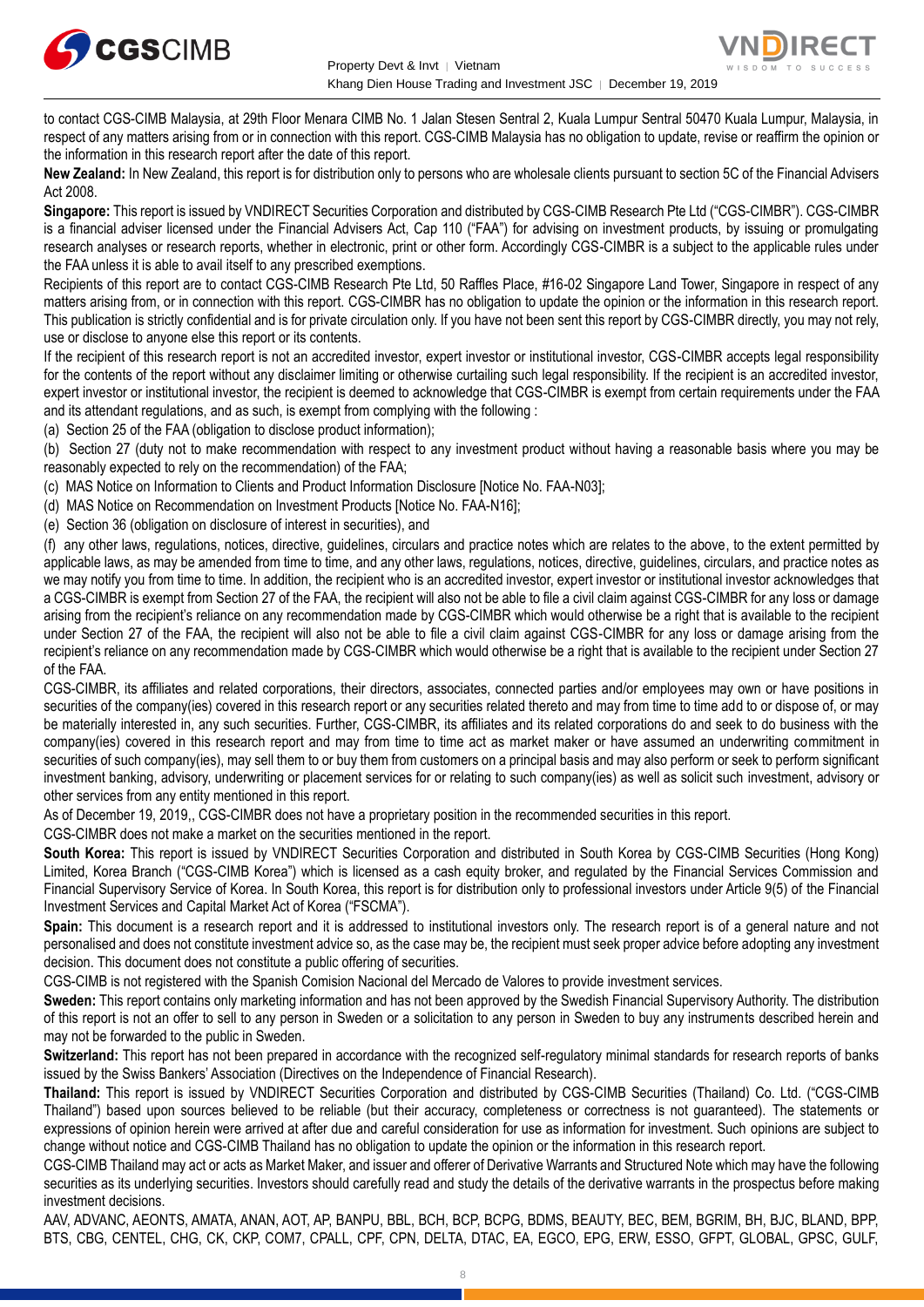



GUNKUL, HANA, HMPRO, INTUCH, IRPC, IVL, JAS, JMT, KBANK, KCE, KKP, KTB, KTC, LH, MAJOR, MBK, MEGA, MINT, MTC, ORI, OSP, PLANB, PRM, PSH, PSL, PTG, PTT, PTTEP, PTTGC, QH, RATCH, ROBINS, RS, SAWAD, SCB, SCC, SGP, SIRI, SPALI, SPRC, STA, STEC, SUPER, TASCO, TCAP, THAI, THANI, TISCO, TKN, TMB, TOA, TOP, TPIPP, TRUE, TTW, TU, TVO, WHA.

#### **Corporate Governance Report:**

The disclosure of the survey result of the Thai Institute of Directors Association ("IOD") regarding corporate governance is made pursuant to the policy of the Office of the Securities and Exchange Commission. The survey of the IOD is based on the information of a company listed on the Stock Exchange of Thailand and the Market for Alternative Investment disclosed to the public and able to be accessed by a general public investor. The result, therefore, is from the perspective of a third party. It is not an evaluation of operation and is not based on inside information.

The survey result is as of the date appearing in the Corporate Governance Report of Thai Listed Companies. As a result, the survey result may be changed after that date. CGS-CIMB Thailand does not confirm nor certify the accuracy of such survey result.

| Score<br><b>Range:</b> | 100<br>90 | 80<br>$\circ$<br>^<br>ت∪ | $\overline{\phantom{a}}$<br>70<br>u | $\sim$ $\sim$<br>Below<br>_0 or | : Result<br>Νo<br>Survey |
|------------------------|-----------|--------------------------|-------------------------------------|---------------------------------|--------------------------|
| Description:           | ∶xcellent | 000خ<br>_Verv .          | -<br>000ن                           | N/A                             |                          |

**United Arab Emirates:** The distributor of this report has not been approved or licensed by the UAE Central Bank or any other relevant licensing authorities or governmental agencies in the United Arab Emirates. This report is strictly private and confidential and has not been reviewed by, deposited or registered with UAE Central Bank or any other licensing authority or governmental agencies in the United Arab Emirates. This report is being issued outside the United Arab Emirates to a limited number of institutional investors and must not be provided to any person other than the original recipient and may not be reproduced or used for any other purpose. Further, the information contained in this report is not intended to lead to the sale of investments under any subscription agreement or the conclusion of any other contract of whatsoever nature within the territory of the United Arab Emirates.

**United Kingdom and European Economic Area (EEA):** In the United Kingdom and European Economic Area, this material is issued by VNDIRECT Securities Corporation and is being distributed by CGS-CIMB Securities (UK) Limited ("CGS-CIMB UK"). CGS-CIMB UK is authorized and regulated by the Financial Conduct Authority and its registered office is at 27 Knightsbridge, London, SW1X7YB. The material distributed by CGS-CIMB UK has been prepared in accordance with CGS-CIMB's policies for managing conflicts of interest arising as a result of publication and distribution of this material. This material is for distribution only to, and is solely directed at, selected persons on the basis that those persons: (a) are eligible counterparties and professional clients of CGS-CIMB UK; (b) have professional experience in matters relating to investments falling within Article 19(5) of the Financial Services and Markets Act 2000 (Financial Promotion) Order 2005 (as amended, the "Order"), (c) fall within Article 49(2)(a) to (d) ("high net worth companies, unincorporated associations etc") of the Order; (d) are outside the United Kingdom subject to relevant regulation in each jurisdiction, material(all such persons together being referred to as "relevant persons"). This material is directed only at relevant persons and must not be acted on or relied on by persons who are not relevant persons. Any investment or investment activity to which this material relates is available only to relevant persons and will be engaged in only with relevant persons.

Where this material is labelled as non-independent, it does not provide an impartial or objective assessment of the subject matter and does not constitute independent "research" (cannot remove research from here under the applicable rules of the Financial Conduct Authority in the UK. Consequently, any such non-independent material will not have been prepared in accordance with legal requirements designed to promote the independence of research (cannot remove research from here) and will not subject to any prohibition on dealing ahead of the dissemination of research. Any such non-independent material must be considered as a marketing communication.

**United States:** This research report is issued by VNDIRECT Securities Corporation and distributed in the United States of America by CGS-CIMB Securities (USA) Inc, a U.S. registered broker-dealer and a related company of CGS-CIMB Securities Sdn. Bhd. (formerly known as Jupiter Securities Sdn. Bhd.), CGS-CIMB Research Pte Ltd, PT CGS-CIMB Sekuritas Indonesia, CGS-CIMB Securities (Thailand) Co. Ltd, CGS-CIMB Securities (Hong Kong) Limited and CGS-CIMB Securities (India) Private Limited, and is distributed solely to persons who qualify as "U.S. Institutional Investors" as defined in Rule 15a-6 under the Securities and Exchange Act of 1934. This communication is only for Institutional Investors whose ordinary business activities involve investing in shares, bonds, and associated securities and/or derivative securities and who have professional experience in such investments. Any person who is not a U.S. Institutional Investor or Major Institutional Investor must not rely on this communication. The delivery of this research report to any person in the United States of America is not a recommendation to effect any transactions in the securities discussed herein, or an endorsement of any opinion expressed herein. CGS-CIMB Securities (USA) Inc, is a FINRA/SIPC member and takes responsibility for the content of this report. For further information or to place an order in any of the above-mentioned securities please contact a registered representative of CGS-CIMB Securities (USA) Inc.

CGS-CIMB Securities (USA) Inc. does not make a market on other securities mentioned in the report.

CGS-CIMB Securities (USA) Inc. has not managed or co-managed a public offering of any of the securities mentioned in the past 12 months.

CGS-CIMB Securities (USA) Inc. has not received compensation for investment banking services from any of the company mentioned in the past 12 months.

CGS-CIMB Securities (USA) Inc. neither expects to receive nor intends to seek compensation for investment banking services from any of the company mentioned within the next 3 months.

**Other jurisdictions:** In any other jurisdictions, except if otherwise restricted by laws or regulations, this report is only for distribution to professional, institutional or sophisticated investors as defined in the laws and regulations of such jurisdictions. entioned within the next 3 months.<br> **ther jurisdictions:** In any other jurisdictions, except if otherwise restricted by laws antitutional or sophisticated investors as defined in the laws and regulations of such ju<br>
Distri

| Other jurisdictions: In any other jurisdictions, except if otherwise restricted by laws or regulations, this report is only for distribution to<br>institutional or sophisticated investors as defined in the laws and regulations of such jurisdictions. |                         |                                |  |
|-----------------------------------------------------------------------------------------------------------------------------------------------------------------------------------------------------------------------------------------------------------|-------------------------|--------------------------------|--|
| Distribution of stock ratings and investment banking clients for quarter ended on 30 September 2019                                                                                                                                                       |                         |                                |  |
| 777 companies under coverage for quarter ended on 30 September 2019                                                                                                                                                                                       |                         |                                |  |
|                                                                                                                                                                                                                                                           | Rating Distribution (%) | Investment Banking clients (%) |  |
| Add                                                                                                                                                                                                                                                       | 58.8%                   | 0.9%                           |  |
| Hold                                                                                                                                                                                                                                                      | 26.3%                   | $0.0\%$                        |  |
| Reduce                                                                                                                                                                                                                                                    | 14.9%                   | 0.1%                           |  |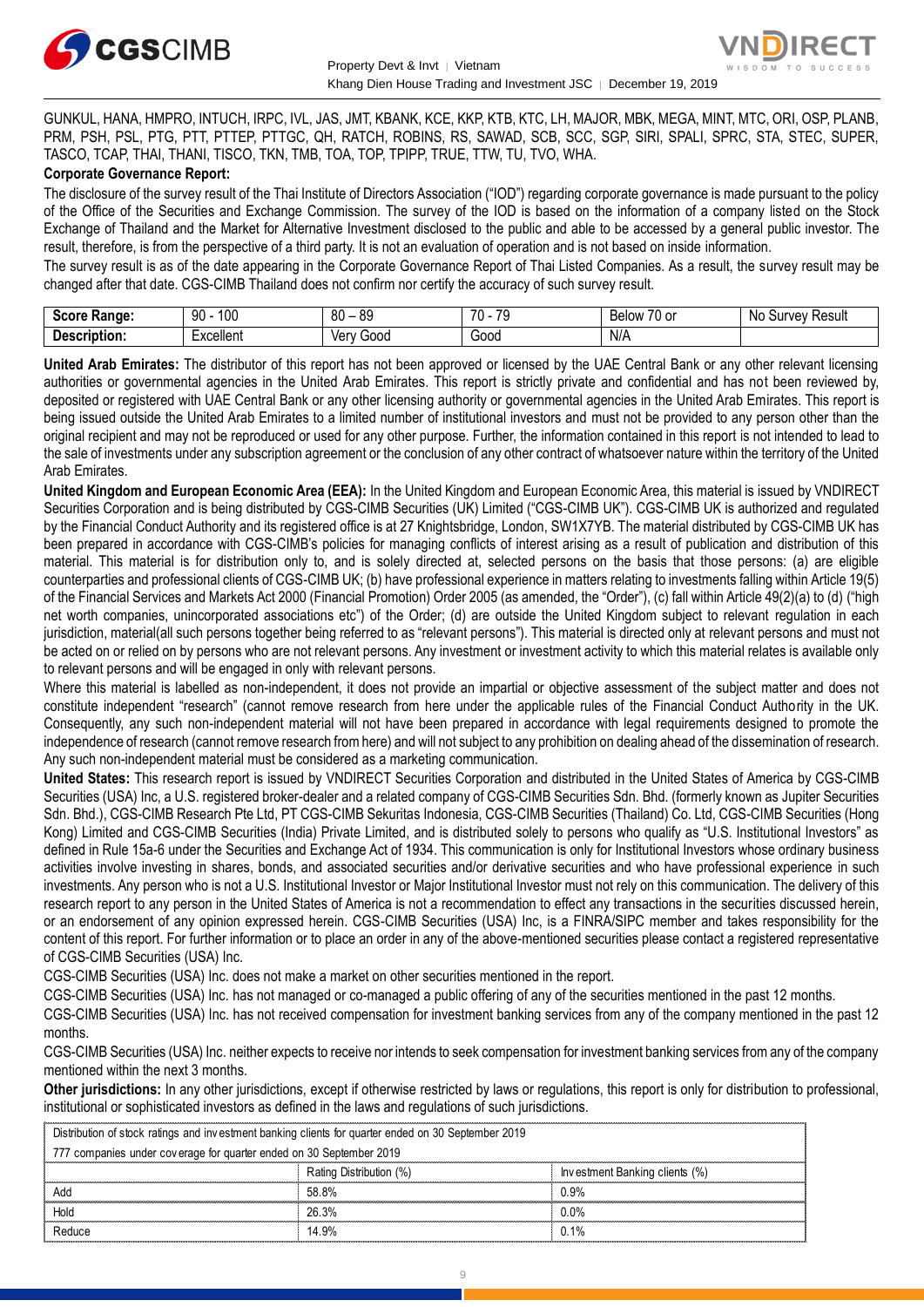

Property Devt & Invt │ Vietnam Khang Dien House Trading and Investment JSC | December 19, 2019



## **Spitzer Chart for stock being researched ( 2 year data )**

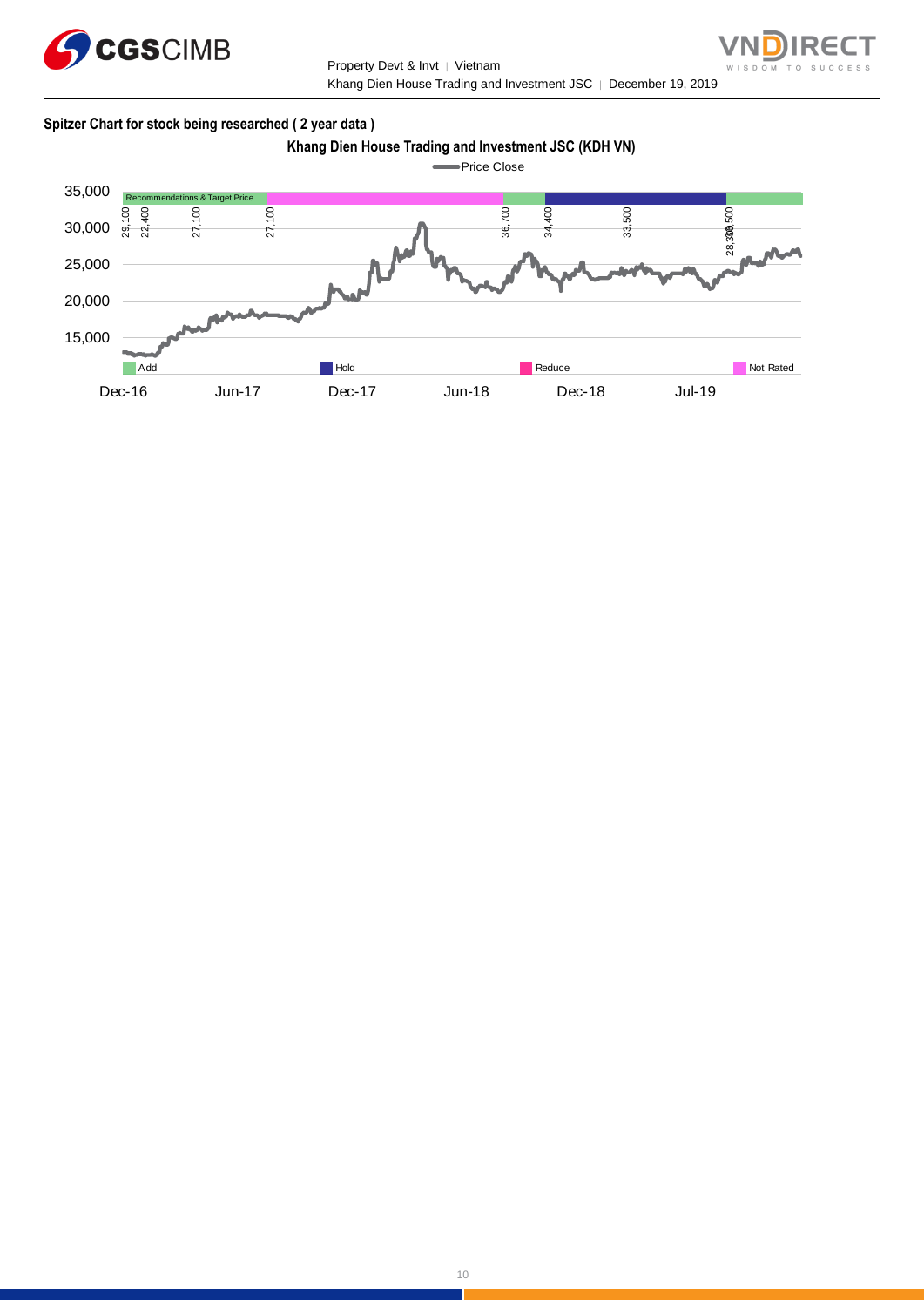



## **Corporate Governance Report of Thai Listed Companies (CGR). CG Rating by the Thai Institute of Directors Association (Thai IOD) in 2018, Anti-Corruption 2018**

**ADVANC** – Excellent, Certified, **AEONTS** – Good, n/a, **AH** – Very Good, n/a, **AMATA** – Excellent, Declared, **ANAN** – Excellent, Declared, **AOT** – Excellent, Declared, **AP** – Excellent, Certified, **ASP** – Very Good, Certified, **BANPU** – Excellent, Certified, **BAY** – Excellent, Certified, **BBL** – Very Good, Certified, **BCH** – Good, Certified, **BCP** - Excellent, Certified, **BCPG** – Excellent, Certified, **BEM** – Very Good, n/a, **BDMS** – Very Good, n/a, **BEAUTY** – Good, n/a, **BEC** – Very Good, n/a, , **BGRIM** – Very Good, Declared, **BH** - Good, n/a, **BJC** – Very Good, Declared, **BJCHI** – Very Good, Certified, **BLA** – Very Good, Certified, **BPP** – Very Good, Declared, **BR** - Good, Declared, **BTS** - Excellent, Certified, **CBG** – Very Good, n/a, **CCET** – Good, n/a, **CENTEL** – Very Good, Certified, **CHG** – Very Good, Declared, **CK** – Excellent, n/a, **COL** – Excellent, Declared, **CPALL** – Very Good, Certified, **CPF** – Excellent, Certified, **CPN** - Excellent, Certified, **DELTA** - Excellent, n/a, **DEMCO** – Excellent, Certified, **DDD** – Very Good, Declared, **DIF** – not available, n/a, **DREIT** – not available, n/a, **DTAC** – Excellent, Certified, **EA** – Excellent, n/a, **ECL** – Very Good, Certified, **EGCO** - Excellent, Certified, **EPG** – Very Good, n/a, **ERW** – Very Good, n/a, **GFPT** - Excellent, Certified, **GGC** – Excellent, Certified, **GLOBAL** – Very Good, n/a, **GLOW** – Very Good, Certified, **GPSC** – Excellent, Certified, **GULF** – Very Good, n/a, **GUNKUL** – Excellent, Certified, **HANA** - Excellent, Certified, **HMPRO** - Excellent, Certified, **HREIT** - Excellent, Certified **ICHI** – Excellent, Declared, **HUMAN** – not available, n/a, **III** – Good, n/a, **INTUCH** - Excellent, Certified, **IRPC** – Excellent, Certified, **ITD**\* – Very Good, n/a, **IVL** - Excellent, Certified, **JASIF** – not available, n/a, **JWD** – Very Good, n/a, **KBANK** - Excellent, Certified, **KCE** - Excellent, Certified, **KKP** – Excellent, Certified, **KSL** – Excellent, Certified, **KTB** - Excellent, Certified, **KTC** – Excellent, Certified, **LH** - Very Good, n/a, **LPN** – Excellent, Certified, **M** – Very Good, Certified, **MACO** – Very Good, n/a, **MAJOR** – Very Good, n/a, **MAKRO** – Excellent, Declared, **MALEE** – Very Good, Certified, **MC** – Very Good, Certified, **MCOT** – Excellent, Certified, **MEGA** – Very Good, n/a, **MINT** - Excellent, Certified, **MTC** – Excellent, Declared, **NETBAY** – Good, n/a, **OSP** – not available, n/a,**PLANB** – Excellent, Declared, **PLAT** – Very Good, Certified, **PR9** – not available, n/a, **PSH** – Excellent, Certified, **PSTC** – Good, Certified, **PTT** - Excellent, Certified, **PTTEP** - Excellent, Certified, **PTTGC** - Excellent, Certified, **QH** – Excellent, Certified, **RATCH** – Excellent, Certified, **ROBINS** – Excellent, Certified, **RS** – Very Good, n/a, **RSP** – not available, n/a, **S** – Very Good, n/a, **SAMART** - Excellent, n/a, **SAPPE** – Very Good, Declared, **SAT** – Excellent, Certified, **SAWAD** – Very Good, n/a, **SC** – Excellent, Declared, **SCB** - Excellent, Certified, **SCC** – Excellent, Certified, **SCN** – Very Good, Certified, **SF** – Good, n/a, **SIRI** – Very Good, Certified, **SPA** - Good, n/a, **SPALI** - Excellent, n/a, **SPRC** – Excellent, Certified, **STA** – Very Good, Certified, **STEC** – Excellent, n/a, **SVI** – Excellent, Certified, **SYNEX** – Very Good, Declared, **TASCO** – Excellent, Certified, **TCAP** – Excellent, Certified, **THANI** – Excellent, Certified, **TIPCO** – Very Good, Certified, **TISCO** - Excellent, Certified, **TKN** – Very Good, Declared, **TMB** - Excellent, Certified, **TNR** – Very Good, Declared, **TOP** - Excellent, Certified, **TPCH** – Good, n/a, **TPIPP** – Good, n/a, **TRUE** – Excellent, Certified, **TU** – Excellent, Certified, **TVO** – Very Good, Declared, **UNIQ** – Good, n/a, **VGI** – Excellent, Certified, **WHA** – Excellent, Certified, **WHART** – not available, n/a, **WICE** – Very Good, Certified, **WORK** – Good, n/a.

**Companies participating in Thailand's Private Sector Collective Action Coalition Against Corruption programme (Thai CAC) under Thai Institute of Directors (as of August 31, 2018) are categorized into:**

- Companies that have declared their intention to join CAC, and

- Companies certified by CAC

\* The company, its director or management had been reportedly accused for breaching proper corporate governance such as violation of the SEC's regulations or charged with corruption.

#### **RECOMMENDATION FRAMEWORK**

| INLUUININLINDAITUN LIVAINLINUINN |                                                                                                                                                                                                                                                                   |  |
|----------------------------------|-------------------------------------------------------------------------------------------------------------------------------------------------------------------------------------------------------------------------------------------------------------------|--|
| <b>Stock Ratings</b>             | Definition:                                                                                                                                                                                                                                                       |  |
| Add                              | The stock's total return is expected to reach 15% or higher over the next 12 months.                                                                                                                                                                              |  |
| Hold                             | The stock's total return is expected to be between negative 10% and positive 15% over the next 12 months.                                                                                                                                                         |  |
| Reduce                           | The stock's total return is expected to fall below negative 10% over the next 12 months.                                                                                                                                                                          |  |
|                                  | The total expected return of a stock is defined as the sum of the:(i) percentage difference between the target price and the current price and (ii)<br>the forward net dividend yields of the stock. Stock price targets have an investment horizon of 12 months. |  |
| <b>Sector Ratings</b>            | Definition:                                                                                                                                                                                                                                                       |  |
| Overweight                       | An Overweight rating means stocks in the sector have, on a market cap-weighted basis, a positive absolute<br>recommendation.                                                                                                                                      |  |
| Neutral                          | A Neutral rating means stocks in the sector have, on a market cap-weighted basis, a neutral absolute recommendation.                                                                                                                                              |  |
| Underweight                      | An Underweight rating means stocks in the sector have, on a market cap-weighted basis, a negative absolute<br>recommendation.                                                                                                                                     |  |
| <b>Country Ratings</b>           | Definition:                                                                                                                                                                                                                                                       |  |
| Overweight                       | An Overweight rating means investors should be positioned with an above-market weight in this country relative to<br>benchmark.                                                                                                                                   |  |
| Neutral                          | A Neutral rating means investors should be positioned with a neutral weight in this country relative to benchmark.                                                                                                                                                |  |
| Underweight                      | An Underweight rating means investors should be positioned with a below-market weight in this country relative to<br>benchmark.                                                                                                                                   |  |

**Hien Tran Khanh – Deputy Head of Research** Email: [hien.trankhanh@vndirect.com.vn](mailto:hien.trankhanh@vndirect.com.vn)